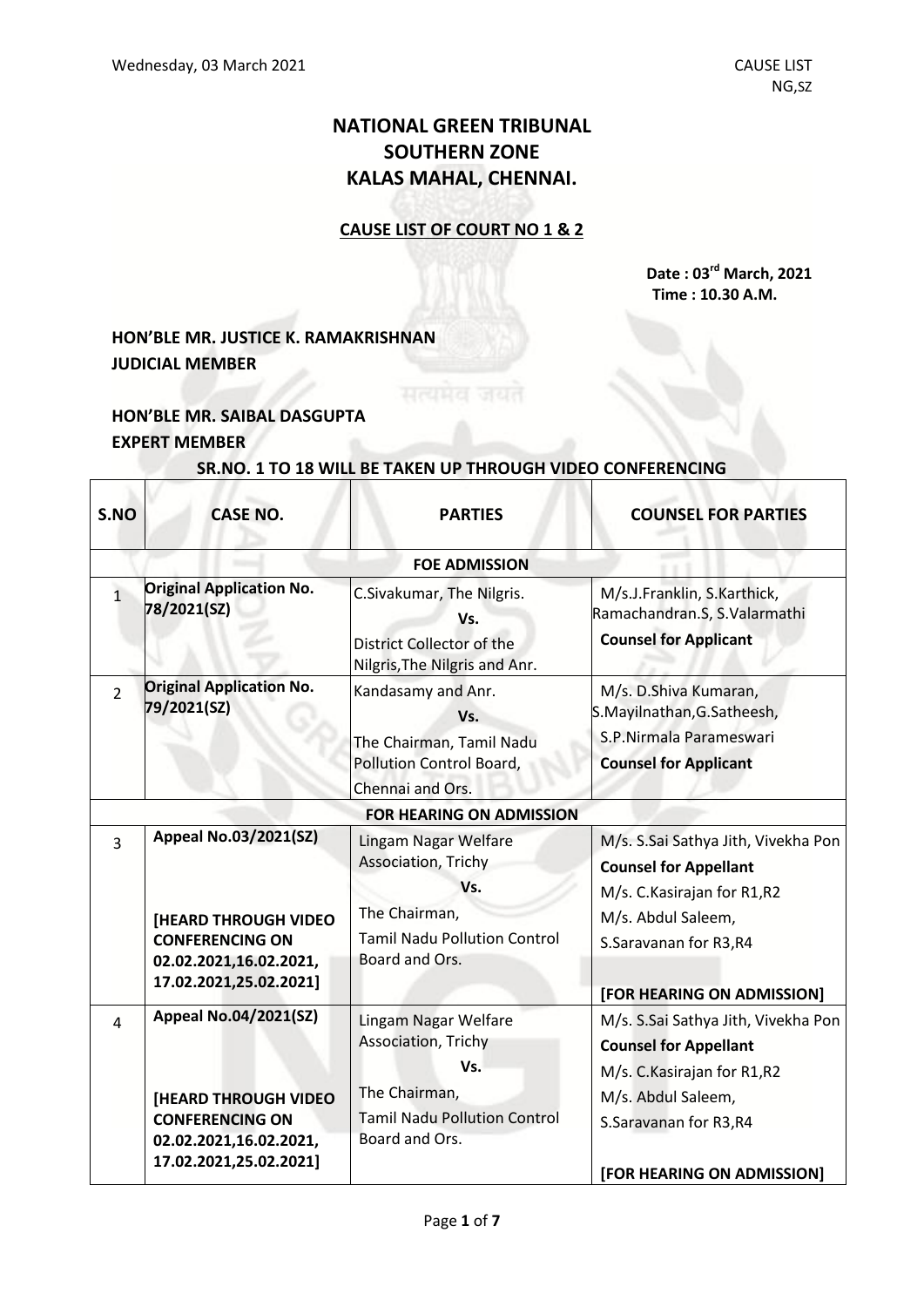| 5 | <b>Original Application No.</b><br>77/2021(SZ) | <b>SUO MOTU Proceedings</b><br>initiated based on a letter<br>received from Justice<br>A.V.Ramakrishna Pillai,<br>Former Judge, High Court of<br>Kerala, Chairman, State Level<br>Monitoring Committee, Kerala.<br>Vs.<br>The Chief Secretary,<br>Government of Kerala,<br>Thiruvananthapuram and Ors. |                                      |
|---|------------------------------------------------|--------------------------------------------------------------------------------------------------------------------------------------------------------------------------------------------------------------------------------------------------------------------------------------------------------|--------------------------------------|
|   |                                                | <b>FOR APPEARANCE OF PARTIES</b>                                                                                                                                                                                                                                                                       |                                      |
|   | <b>Original Application No.</b>                |                                                                                                                                                                                                                                                                                                        |                                      |
| 6 | 242/2020(SZ)                                   | Aliyarukutty, Punalur                                                                                                                                                                                                                                                                                  | M/s. Taaurs Associates,              |
|   |                                                | Vs.                                                                                                                                                                                                                                                                                                    | S.Kamalesh Kannan,                   |
|   |                                                | Union of India and Ors.                                                                                                                                                                                                                                                                                | S.Sai Sathya Jith                    |
|   |                                                |                                                                                                                                                                                                                                                                                                        | <b>Counsel for Applicant</b>         |
|   |                                                |                                                                                                                                                                                                                                                                                                        |                                      |
|   |                                                |                                                                                                                                                                                                                                                                                                        | M/s. M.Sumathi for R1                |
|   |                                                |                                                                                                                                                                                                                                                                                                        | M/s. E.K.Kumaresan for R2 to R5      |
|   | <b>HEARD THROUGH VIDEO</b>                     |                                                                                                                                                                                                                                                                                                        | M/s. V.K.RemaSmrithi for R6          |
|   | <b>CONFERENCING ON</b><br>11.11.2020]          |                                                                                                                                                                                                                                                                                                        | M/s. Shaijan C.George,               |
|   |                                                |                                                                                                                                                                                                                                                                                                        | Subha M.Nair,                        |
|   |                                                |                                                                                                                                                                                                                                                                                                        |                                      |
|   |                                                |                                                                                                                                                                                                                                                                                                        | Anju Treesa George for R7            |
|   |                                                |                                                                                                                                                                                                                                                                                                        |                                      |
|   |                                                |                                                                                                                                                                                                                                                                                                        | <b>[FOR APPEARANCE OF PARTIES</b>    |
|   |                                                |                                                                                                                                                                                                                                                                                                        | <b>AND FILING OF RESPONSES AND</b>   |
|   |                                                |                                                                                                                                                                                                                                                                                                        | <b>ALSO CONSIDERATION OF REPORT]</b> |
|   |                                                | <b>FOR REPORT</b>                                                                                                                                                                                                                                                                                      |                                      |
| 7 | <b>Original Application No.</b>                | Janajagrithi Samithi                                                                                                                                                                                                                                                                                   | M/s. A.Yogeshwaran                   |
|   | 26/2013(SZ)                                    | Vs.                                                                                                                                                                                                                                                                                                    | <b>Counsel for Applicant</b>         |
|   |                                                | The Union of India &Ors.                                                                                                                                                                                                                                                                               | M/s. M. Sumathi for R1               |
|   |                                                |                                                                                                                                                                                                                                                                                                        | M/s. Darpan R2                       |
|   |                                                |                                                                                                                                                                                                                                                                                                        | M/s. M.R.Gokul Krishnan for R3       |
|   | <b>[HEARD THROUGH VIDEO</b>                    |                                                                                                                                                                                                                                                                                                        | M/s. P.N.Rajeshwara for R5           |
|   | <b>CONFERENCING ON</b>                         |                                                                                                                                                                                                                                                                                                        | M/s. Thirunavukarasu for CPCB        |
|   | 26.05.2020,01.06.2020,                         |                                                                                                                                                                                                                                                                                                        |                                      |
|   | 06.10.2020,04.02.2021]                         |                                                                                                                                                                                                                                                                                                        | [FOR CONSIDERATION OF                |
|   | <b>WITH</b>                                    |                                                                                                                                                                                                                                                                                                        | <b>FURTHER REPORT]</b>               |
| 8 | <b>Original Application No.</b>                | CSI St. Luke's Church                                                                                                                                                                                                                                                                                  | M/s. A.Yogeshwaran                   |
|   | 27/2013(SZ)                                    | Vs.                                                                                                                                                                                                                                                                                                    | <b>Counsel for Applicant</b>         |
|   |                                                | The Union of India & Ors.                                                                                                                                                                                                                                                                              | M/s. M. Sumathi for R1               |
|   |                                                |                                                                                                                                                                                                                                                                                                        | M/s. Darpan R2                       |
|   |                                                |                                                                                                                                                                                                                                                                                                        | M/s. M.R.Gokul Krishnan for R3       |
|   |                                                |                                                                                                                                                                                                                                                                                                        | M/s. P.N.Rajeshwara for R5           |
|   |                                                |                                                                                                                                                                                                                                                                                                        |                                      |
|   |                                                |                                                                                                                                                                                                                                                                                                        | [FOR CONSIDERATION OF                |
|   | <b>WITH</b>                                    |                                                                                                                                                                                                                                                                                                        | <b>FURTHER REPORT]</b>               |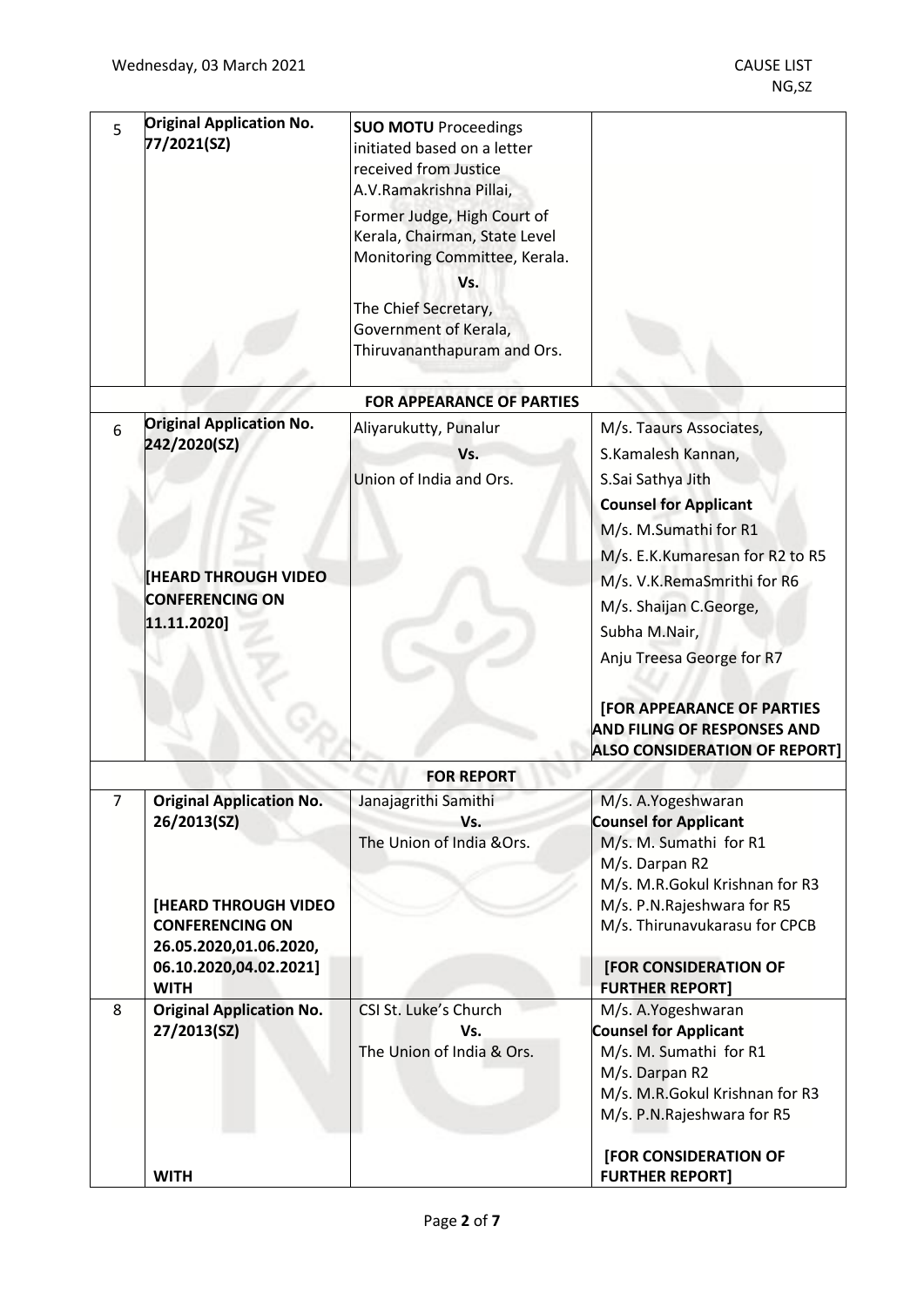| 9  | <b>Original Application No.</b> | Ballibettu Alide Deasthana,                                       | M/s. A.Yogeshwaran                                     |
|----|---------------------------------|-------------------------------------------------------------------|--------------------------------------------------------|
|    | 28/2013(SZ)                     | Yellur& Ors.                                                      | <b>Counsel for Applicant</b>                           |
|    |                                 | Vs.                                                               | M/s. M. Sumathi for R1                                 |
|    |                                 | The Union of India & Ors.                                         | M/s. Darpan R2,R7                                      |
|    |                                 |                                                                   | M/s. M.R.Gokul Krishnan for R3                         |
|    |                                 |                                                                   | M/s. P.N.Rajeshwara for R5                             |
|    | <b>WITH</b>                     |                                                                   | <b>[FOR CONSIDERATION OF</b><br><b>FURTHER REPORT]</b> |
| 10 | Appeal.No.51/2012(SZ)           | Janajagrithi Samithi                                              | M/s. A.Yogeshwaran                                     |
|    |                                 | Vs.                                                               | <b>Counsel for Appellant</b>                           |
|    |                                 | The Union of India &Ors.                                          | M/s. M. Sumathi for R1                                 |
|    |                                 |                                                                   | M/s. Darpan R2,R7                                      |
|    |                                 | सत्यमेव जयत                                                       | M/s. M.R.Gokul Krishnan for R3                         |
|    |                                 |                                                                   | M/s. P.N.Rajeshwara for R5                             |
|    |                                 |                                                                   | [FOR CONSIDERATION OF                                  |
|    | <b>WITH</b>                     |                                                                   | <b>FURTHER REPORT]</b>                                 |
| 11 | Appeal No. 86/2017(SZ)          | Janajagrithi Samithi                                              | M/s. Yogeshwaran                                       |
|    |                                 | Vs.                                                               | <b>Counsel for Appellant</b>                           |
|    |                                 | The Union of India &Ors.                                          | M/s. Syed Nurullah Sheriff for R1                      |
|    |                                 |                                                                   | M/s. Darpan for R2 & R4                                |
|    |                                 |                                                                   | M/s. Gokul Krishnan for R3                             |
|    |                                 |                                                                   | M/s. Rajeshwara for R5<br><b>[FOR CONSIDERATION OF</b> |
|    |                                 |                                                                   | <b>FURTHER REPORT]</b>                                 |
|    | <b>Original Application No.</b> | Dhenupuri Housing Colony,                                         | Mr.K.ShanmugaKani                                      |
| 12 | 17/2017(SZ)                     |                                                                   |                                                        |
|    | <b>HEARD THROUGH VIDEO</b>      | Madambakkam, Chennai                                              | <b>Counsel for Applicant</b>                           |
|    | <b>CONFERENCING ON</b>          | Vs.                                                               | Dr.V.R.Thirunarayanan                                  |
|    | 02.07.2020,08.09.2020,          | The Secretary,                                                    | for R1 to R3, R6, R8, R9                               |
|    | 02.11.2020,15.12.2020,          | <b>State Urban Development</b>                                    | M/s.C.Kasirajan for R4& R7                             |
|    | 21.12.2020,17.02.2021]          | Department, Chennai and Ors.                                      | <b>FOR CONSIDERATION OF FUTHER</b>                     |
|    |                                 |                                                                   | <b>REPORT1</b>                                         |
| 13 | <b>Original Application No.</b> | Tribunal on its own motion                                        |                                                        |
|    | 56/2020(SZ)                     | <b>SUO MOTU</b> based on the News<br>Item in The Hindhu Newspaper |                                                        |
|    |                                 | dt: 04.03.2020, Chennai                                           | Dr.V.R.Thirunarayanan                                  |
|    |                                 | Supplementary, "Sithalapakkam                                     | for R1 to R5, R7 & R8                                  |
|    |                                 | lake in need of succour".                                         | M/s. C. Kasirajan                                      |
|    | <b>ADJOURNED THROUGH</b>        | Vs.                                                               | for R6                                                 |
|    | <b>VIDEO CONFERENCING ON</b>    | The Secretary to Govt. of                                         | [FOR CONSIDERATION OF REPORT]                          |
|    | 24.07.2020]                     | Tamil Nadu, Public Works                                          |                                                        |
|    |                                 | Department, Chennai and Ors.                                      |                                                        |
| 14 | <b>Original Application No.</b> | V. Rajesh                                                         | M/s. R.Chandrasekar                                    |
|    | 64/2020(SZ)                     | Vs.                                                               | <b>Counsel for Applicant</b>                           |
|    |                                 | Union of India and Ors.                                           | M/s. G.M.SyedNurullah Sheriff                          |
|    |                                 |                                                                   | for R1                                                 |
|    |                                 |                                                                   | Dr. Thirunarayanan                                     |
|    | [ADJOURNED THROUGH              |                                                                   |                                                        |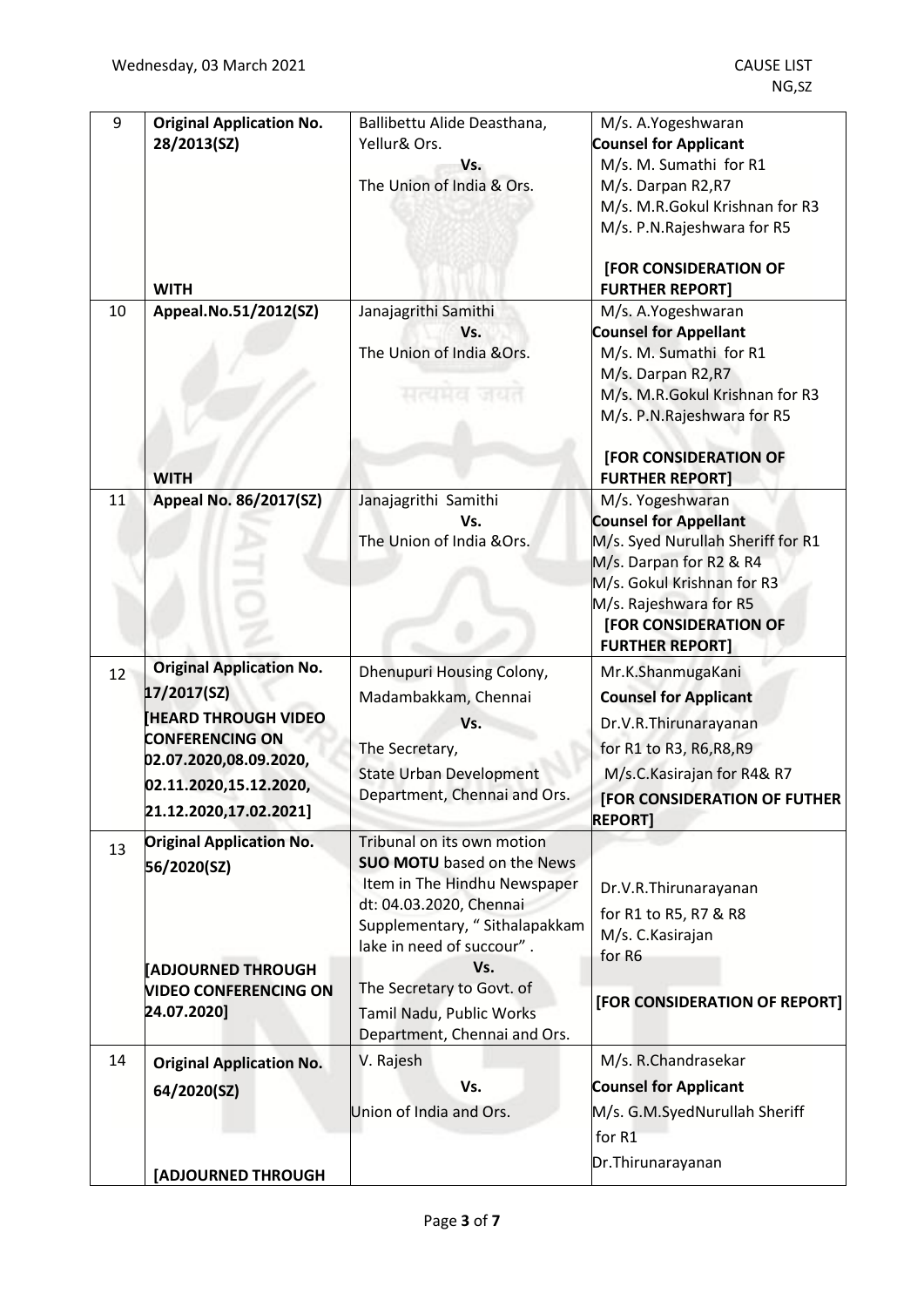|                                                                                                                                                                                                         |                                                                                                                                                                                                                                                                                                                                                                                                                                           | for R3 to R5,R6 to R11,R13                                                                                                                                                                       |
|---------------------------------------------------------------------------------------------------------------------------------------------------------------------------------------------------------|-------------------------------------------------------------------------------------------------------------------------------------------------------------------------------------------------------------------------------------------------------------------------------------------------------------------------------------------------------------------------------------------------------------------------------------------|--------------------------------------------------------------------------------------------------------------------------------------------------------------------------------------------------|
| <b>[HEARD THROUGH VIDEO</b><br><b>CONFERENCING ON</b><br>13.05.2020,20.08.2020,                                                                                                                         |                                                                                                                                                                                                                                                                                                                                                                                                                                           | M/s. C.Kasirajan for R2,R12<br><b>FOR CONSIDERATION OF</b><br><b>FURTHER REPORT]</b>                                                                                                             |
|                                                                                                                                                                                                         |                                                                                                                                                                                                                                                                                                                                                                                                                                           |                                                                                                                                                                                                  |
| <b>Original Application No.</b><br>123/2020(SZ)<br>[ADJOURNED ON<br>23.07.2020 THROUGH<br><b>VIDEO CONFERENCING]</b><br><b>[HEARD THROUGH VIDEO</b><br><b>CONFERENCING ON</b><br>27.07.2020,15.12.2020] | Tribunal on its own motion<br><b>SUO MOTU</b> based on the News<br>Item in Dinamalar Chennai<br>Newspaper dt: 09.07.2020,<br>" Moovarasampattu Temple<br>Pond has become rainwater<br>harvesting reservoir".<br>Vs.<br>The Principal Secretary to<br>Government,<br>Public Works Department,<br>Chennai and Ors.                                                                                                                          | Dr.V.R.Thirunarayanan<br>for R1 to R3, R5, R6<br>M/s. C. Kasirajan for R4<br>[FOR CONSIDERATION OF<br><b>REPORT]</b>                                                                             |
| <b>Original Application No.</b><br>172/2020(SZ)<br><b>[HEARD THROUGH VIDEO</b><br><b>CONFERENCING ON</b><br>08.09.2020,19.01.2021]                                                                      | <b>Association of Deep Sea Going</b><br>Artisanal Fishermen,<br>Rep., by its Vice President,<br>Mr. Selvoriyan. A,<br>Kanyakumari District.<br>Vs.<br>The Union of India and Ors.                                                                                                                                                                                                                                                         | M/s. Edwin Jerome<br><b>Counsel for Applicant</b><br>M/s. M.R.Gokul Krishnan for R1<br>Dr.V.R. Thirunarayanan<br>for R <sub>2</sub> to R <sub>7</sub><br>[FOR CONSIDERATION OF<br><b>REPORT]</b> |
| <b>Original Application No.</b><br>183/2020(SZ)<br><b>[HEARD THROUGH VIDEO</b><br><b>CONFERENCING ON</b><br>28.09.2020]                                                                                 | Tribunal on its own motion<br><b>SUO MOTU</b> based on the News<br>Item in Tamil Hindu<br>E-magazine, Chennai edition<br>dt: 07.09.2020, "Setting up on<br>ecological park by destroying<br>mangrove forests with<br>destruction of environment ? -<br><b>Environmental activists</b><br>torment".<br>Vs.<br>The Secretary to Govt. of<br>Tamil Nadu,<br>Department of Environment,<br>Govt. Secretariat,<br>Chennai, Tamil Nadu and Ors. | Dr.V.R.Thirunarayanan<br>for R1 to R3, R5 to R8<br>M/s. C. Kasirajan for R4<br>[FOR CONSIDERATION OF REPORT<br>AND ALSO FOR COMPLETION OF<br><b>PLEADINGS]</b>                                   |
|                                                                                                                                                                                                         | <b>VIDEO CONFERENCING ON</b><br>24.07.2020]<br>21.01.2021]                                                                                                                                                                                                                                                                                                                                                                                |                                                                                                                                                                                                  |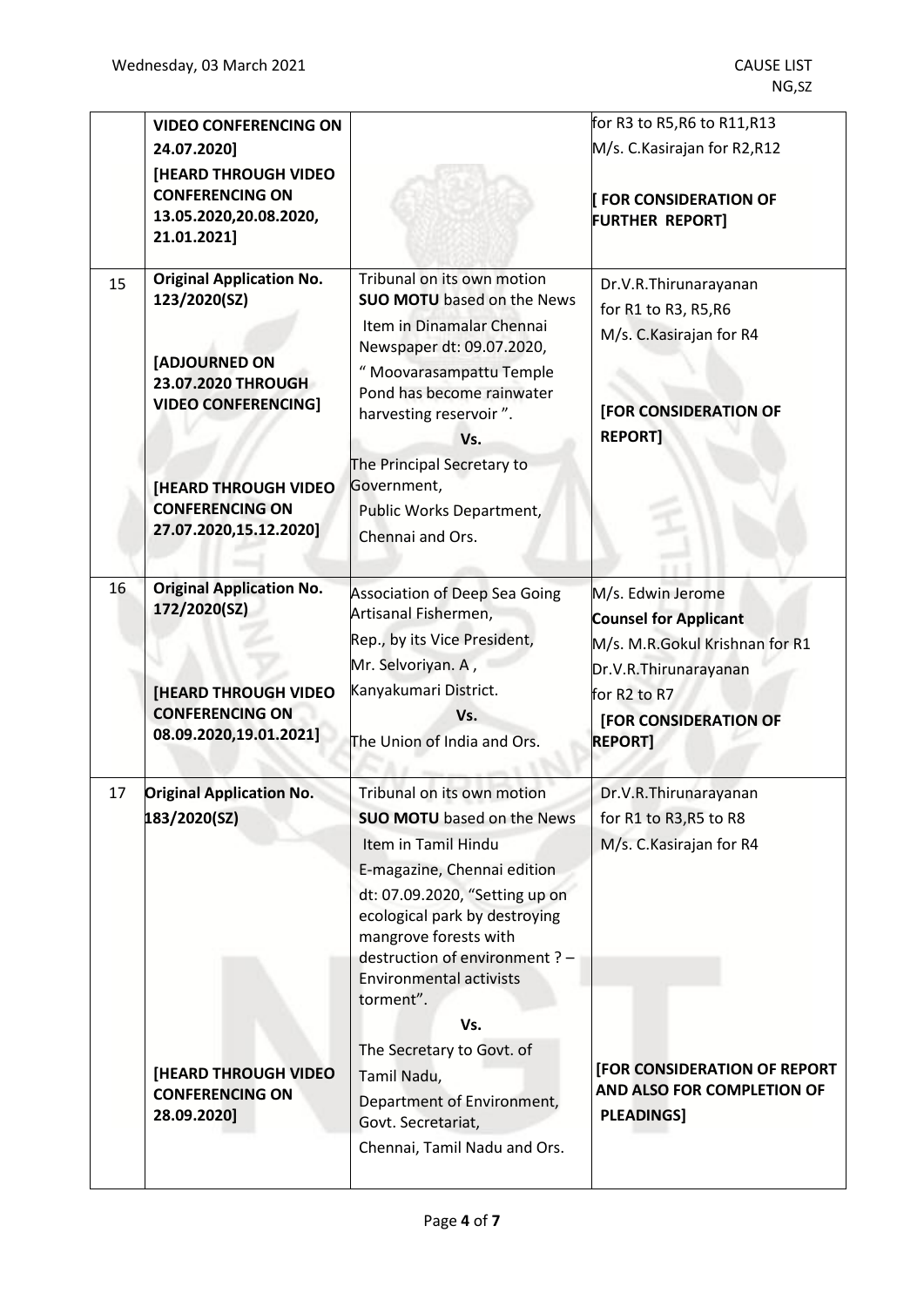|    | <b>FOR HEARING</b>                                                                                                                                |                                                                                                                                                                                                                                                                                                                           |                                                                                                                                                                                                                                                                                       |  |
|----|---------------------------------------------------------------------------------------------------------------------------------------------------|---------------------------------------------------------------------------------------------------------------------------------------------------------------------------------------------------------------------------------------------------------------------------------------------------------------------------|---------------------------------------------------------------------------------------------------------------------------------------------------------------------------------------------------------------------------------------------------------------------------------------|--|
| 18 | <b>Original Application No.</b><br>244/2017(SZ)<br><b>[HEARD THROUGH VIDEO</b><br><b>CONFERENCING ON</b><br>08.06.2020,08.07.2020,<br>20.08.2020] | Shefy Joseph<br>Vs.<br>Ministry of Environment,<br>Forest & Climate Change,<br>New Delhi and Ors.                                                                                                                                                                                                                         | M/s. Babu Joseph Kuruvathazha<br><b>Counsel for Applicant</b><br>M/s. Me.Saraswathy for R1<br>M/s. E.K.Kumaresanfor R2 & R3<br>M/s. M. George Poonthottam,<br>Shoban M Padmanaban for R4                                                                                              |  |
|    |                                                                                                                                                   | SR.NO.19 WILL BE TAKEN UP ON 07.04.2021                                                                                                                                                                                                                                                                                   |                                                                                                                                                                                                                                                                                       |  |
| 19 | <b>Original Application No.</b><br>15/2021(SZ)<br><b>[HEARD THROUGH VIDEO</b><br><b>CONFERENCING ON</b><br>20.01.2021]                            | Tribunal on its own motion<br><b>SUO MOTU</b> based on the News<br>Item in The Hindu English<br>Newspaper dt: 05.01.2021, & in<br>Dinamalar Tamil Newspaper<br>dt: 05.01.2021, "White foam<br>observed in Cooum stretch near<br>Napier Bridge".<br>Vs.<br>The Chief Secretary to Govt. of<br>Tamil Nadu, Chennai and Ors. | Dr.V.R.Thiru Narayanan<br>for R1 to R5, R8, R9, R11<br>M/s. C. Kasirajan for R6<br>M/s. G.Janakiraman for R7<br>M/s. P.T.Ramadevi for R12<br><b>[FOR APPEARANCE OF PARTIES</b><br><b>AND SUBMITTING THEIR</b><br><b>INDEPENDENT RESPONSES AND</b><br><b>ALSO FOR CONSIDERATION OF</b> |  |
|    |                                                                                                                                                   |                                                                                                                                                                                                                                                                                                                           | <b>REPORT]</b>                                                                                                                                                                                                                                                                        |  |
| 20 | <b>Original Application No.</b><br>69/2020(SZ)                                                                                                    | SR.NO.20 WILL BE TAKEN UP ON 26.03.2021<br>Tribunal on its own motion<br><b>SUO MOTU</b> based on the News<br>Item inDinamalar Newspaper<br>dt: 14.05.2020, Chennai<br>Supplementary, "Encroachment<br>of Nemilicherry Lake".<br>Vs.                                                                                      | M/s. V.R.Thirunarayanan<br>for R1, R2, R3, R5<br>M/s. C. Kasirajan for R4<br>M/s. P.Srinivas for R6                                                                                                                                                                                   |  |
|    | <b>[HEARD THROUGH VIDEO</b><br><b>CONFERENCING ON</b><br>15.05.2020,17.07.2020,<br>03.11.2020,01.12.2020]                                         | The Chief Secretary to Govt. of<br>Tamil Nadu, Govt Secretariat,<br>Fort St. George Chennai,<br><b>Tamil Nadu and Ors.</b>                                                                                                                                                                                                | [FOR CONSIDERATION OF<br><b>REPORT1</b>                                                                                                                                                                                                                                               |  |
|    |                                                                                                                                                   | <b>SR.NO.21 WILL BE TAKEN UP ON 16.03.2021</b>                                                                                                                                                                                                                                                                            |                                                                                                                                                                                                                                                                                       |  |
| 21 | <b>Original Application No.</b><br>106/2020(SZ)<br>[HEARD THROUGH VIDEO<br><b>CONFERENCING ON</b><br>16.07.2020,21.07.2020,                       | <b>Atana Flat Owners and Residents</b><br>Association,<br>Kancheepuram District.<br>Vs.<br>The District Environmental<br>Engineer,<br><b>Tamil Nadu Pollution Control</b><br>Board,                                                                                                                                       | M/s. R.Prabhakaran,<br>M.Karpagam, J.Satheesh,<br>Sindhuja.K<br><b>Counsel for Applicant</b><br>M/s. C. Kasirajan for R1<br>M/s. R.Kamalarani for R2<br>M/s. M.R.Gokul Krishnan for R3<br>[FOR CONSIDERATION OF REPORT                                                                |  |
|    | 08.10.2020]                                                                                                                                       | Kancheepurm District and Anr.                                                                                                                                                                                                                                                                                             | <b>AND FOR FILING REPLY</b><br><b>STATEMENT BY OTHER</b><br><b>RESPONDENTS]</b>                                                                                                                                                                                                       |  |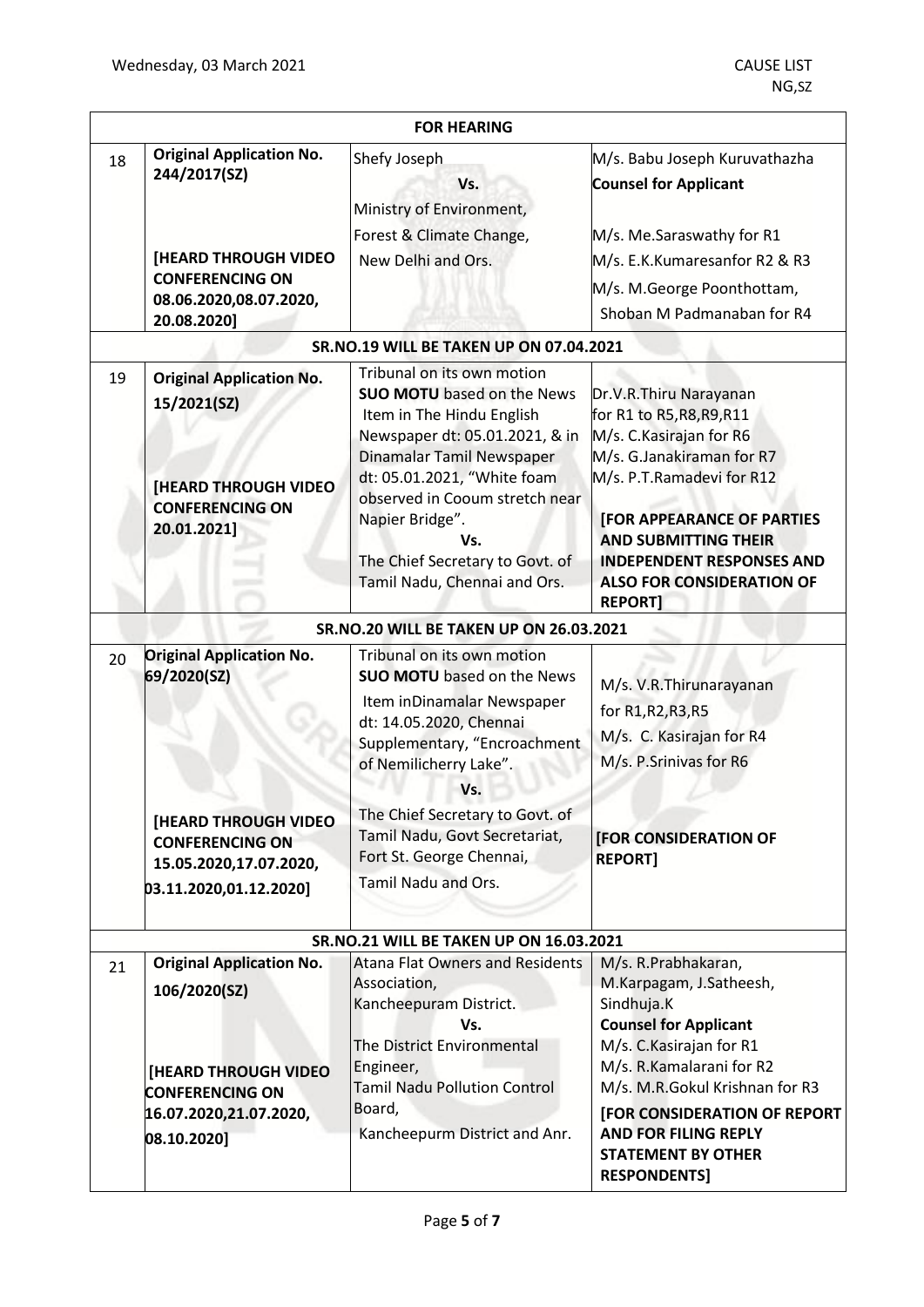| <b>SR.NO.22 WILL BE TAKEN UP ON 22.03.2021</b> |                                                                                                                                                                                                                                                                                           |                                                                                                                                                                                                                                                                                                               |                                                                                                                                                                                                                                                                                                                                                                                                                                                                                                                                                                                                          |  |
|------------------------------------------------|-------------------------------------------------------------------------------------------------------------------------------------------------------------------------------------------------------------------------------------------------------------------------------------------|---------------------------------------------------------------------------------------------------------------------------------------------------------------------------------------------------------------------------------------------------------------------------------------------------------------|----------------------------------------------------------------------------------------------------------------------------------------------------------------------------------------------------------------------------------------------------------------------------------------------------------------------------------------------------------------------------------------------------------------------------------------------------------------------------------------------------------------------------------------------------------------------------------------------------------|--|
| 22                                             | <b>Original Application</b><br>No.147/2020(SZ)<br>[HEARD THROUGH VIDEO<br><b>CONFERENCING ON</b><br>13.08.2020,05.01.2021]                                                                                                                                                                | Smt.R.Prabha<br>Vs.<br><b>Tamil Nadu Pollution Control</b><br>Board and Ors.                                                                                                                                                                                                                                  | M/s. Yogeshwaran.A<br><b>Counsel for Applicant</b><br>M/s. C. Kasirajan for R1<br>Dr.V.R.Thirunarayanan<br>for R2, R3, R5<br>M/s. Sarvabhauman Associates<br>for R4<br>M/s. P.Jayalakshmi for CPCB<br>M/s. D.Ramesh Kumar for R6<br><b>[FOR CONSIDERATION OF</b><br><b>FURTHER REPORT]</b>                                                                                                                                                                                                                                                                                                               |  |
|                                                |                                                                                                                                                                                                                                                                                           | SR.NO.23 & 24 WILL BE TAKEN UP ON 30.03.2021                                                                                                                                                                                                                                                                  |                                                                                                                                                                                                                                                                                                                                                                                                                                                                                                                                                                                                          |  |
| 23<br>24                                       | <b>Original Application No.</b><br>78/2017(SZ)<br>&<br>M.A.No.02/2018(SZ)<br><b>HEARD THROUGH VIDEO</b><br><b>CONFERENCING ON</b><br>12.06.2020]<br><b>WITH</b><br><b>Original Application No.</b><br>248/2017(SZ)<br><b>HEARD THROUGH VIDEO</b><br><b>CONFERENCING ON</b><br>12.06.2020] | <b>Suo Motu Proceedings initiated</b><br>based on the news item Published for R1, R3 & R4,R7,R8<br>in "Mathrubhumi News Paper" -<br>Malayalam Edition dated<br>25.03.2017 on the caption<br>"SAVE MUNNAR"<br>Vs.<br>Secretary to Government<br>Kerala and ors.<br>P. Prasad<br>Vs.<br>Union of India and ors. | M/s.E.K.Kumaresan<br>M/s. Rema Smrithi for R2<br>M/s. K.R. Harin for R6<br>M/s. Dr. Vincent Panikulangara<br>Jaisjohn<br>G.Stanley Hebzon Singh for R9<br>M/s. Taaurs Associates for R10<br>M/s. W.M.Abdul Majeed for R11<br>M/s. Babu Joseph Kuruvathazha<br>for R12, R15, R20<br>M/s. Bharadwaj for R13<br>M/s. Vada Kedom for R14<br>M/s. Sajeev Kumar for R16<br>M/s. Rathina Asohan<br>for R17, R18, R19, R21 to R24<br>M/s. K.Varsha<br><b>Counsel for Applicant</b><br>M/s. M.R.Gokul Krishnan for R1<br>M/s.E.K.Kumaresan for R2 to R6,R8<br>M/s. Rema Smrithi for R7<br>M/s. Jayalakshmi for R9 |  |
| <b>SR.NO.25 WILL BE TAKEN UP ON 16.03.2021</b> |                                                                                                                                                                                                                                                                                           |                                                                                                                                                                                                                                                                                                               |                                                                                                                                                                                                                                                                                                                                                                                                                                                                                                                                                                                                          |  |
| 25                                             | <b>Original Application No.</b><br>26/2019(SZ)<br><b>[HEARD THROUGH VIDEO</b><br><b>CONFERENCING ON</b><br>21.05.2020,12.10.2020]                                                                                                                                                         | E.Rajendran and Anr<br>Vs.<br>The Ministry of Environment<br>Forests and Climate Change,<br>rep by its Secretary,<br>New Delhi and Ors.                                                                                                                                                                       | M/s. Deivasigamani<br><b>Counsel for Applicant</b><br>M/s. M.Sumathi for R1<br>M/s. C. Kasirajan for R4, R5, R6<br>Dr. Thirunarayanan for R7, R8<br>M/s. S. Arun Prasad<br>for R10 to R12<br>[HEARING]                                                                                                                                                                                                                                                                                                                                                                                                   |  |

For further details, please log on to our website **www. greentribunal.gov.in**